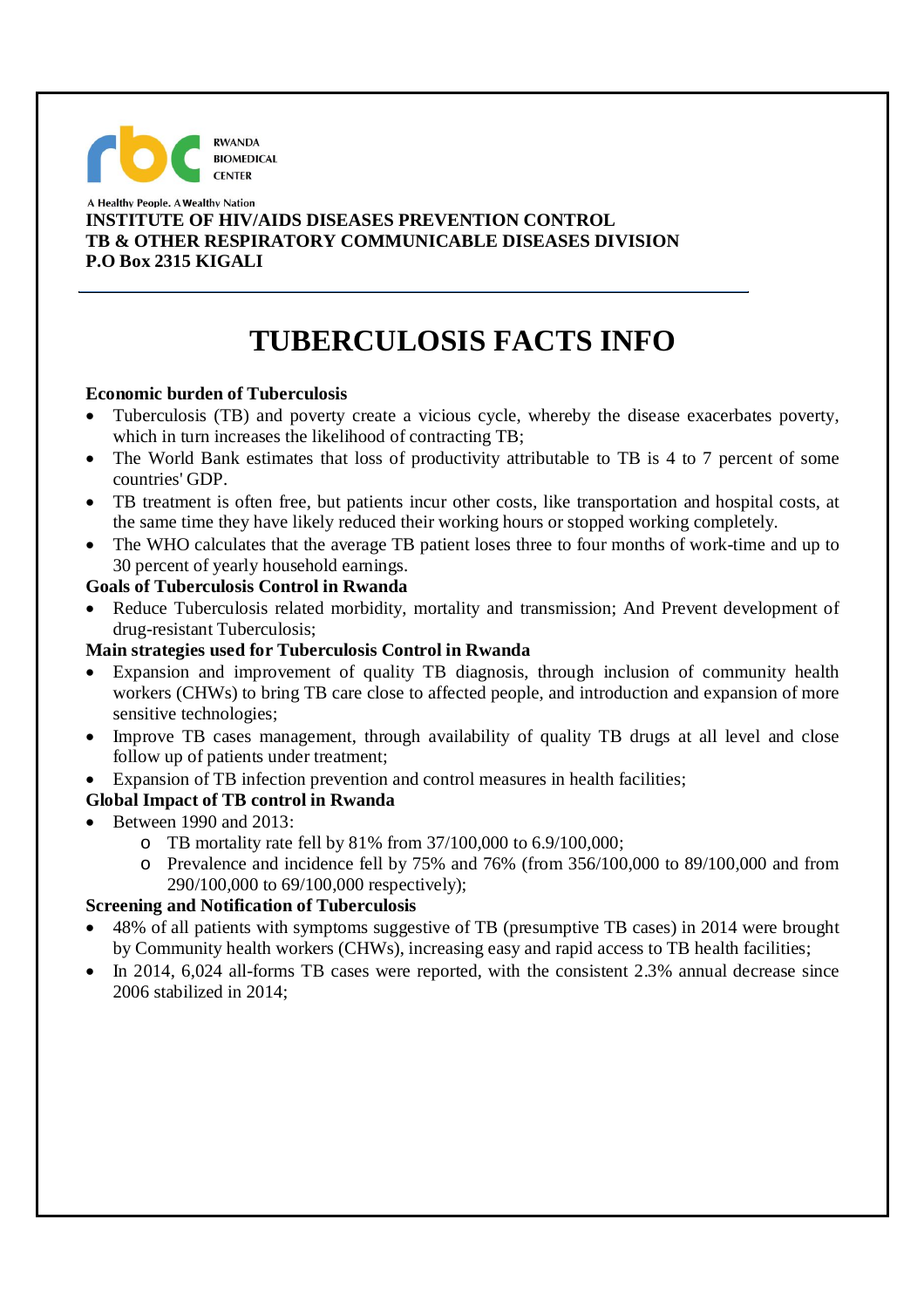

• In 2014, 81 cases of multi-drugs resistant TB (MDR-TB) were started on  $2<sup>nd</sup>$  line TB treatment. Between 2007 and 2011, we were reporting on average 80 MDR-TB patients.

#### **Tuberculosis/HIV co-infection**

- In 2014, 99% of all patients with symptoms suggestive of TB (presumptive TB cases) and 99% of all-forms TB cases reported, had their HIV status known;
- In 2014, 98% of HIV+ TB patients were on Cotrimoxazole prophylaxis and 90% on antiretroviral therapy (ARTs);

#### **Treatment of Tuberculosis**

 89.6% of the 2013 cohort of new infectious TB cases (new sputum smear positive or patients susceptible to spread TB) were successfully treated. This decrease transmissions of TB to healthy people;